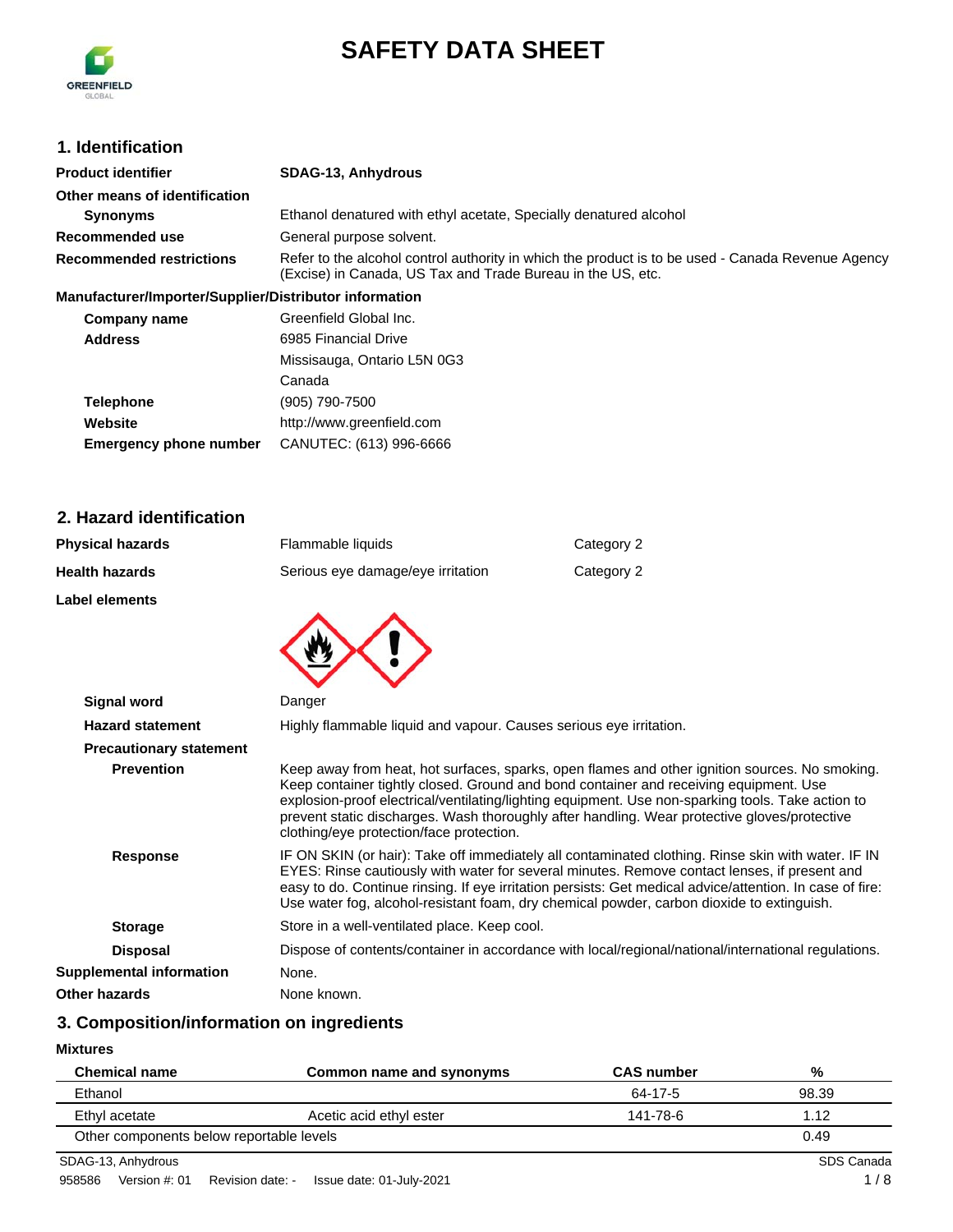|                                                                                  | All concentrations are in percent by weight unless ingredient is a gas. Gas concentrations are in percent by volume.                                                                                                                                                                                                                                                                                                                                                                                                                                 |
|----------------------------------------------------------------------------------|------------------------------------------------------------------------------------------------------------------------------------------------------------------------------------------------------------------------------------------------------------------------------------------------------------------------------------------------------------------------------------------------------------------------------------------------------------------------------------------------------------------------------------------------------|
| 4. First-aid measures                                                            |                                                                                                                                                                                                                                                                                                                                                                                                                                                                                                                                                      |
| <b>Inhalation</b>                                                                | Move to fresh air. Call a physician if symptoms develop or persist.                                                                                                                                                                                                                                                                                                                                                                                                                                                                                  |
| <b>Skin contact</b>                                                              | Take off immediately all contaminated clothing. Rinse skin with water/shower. Get medical<br>attention if irritation develops and persists.                                                                                                                                                                                                                                                                                                                                                                                                          |
| Eye contact                                                                      | Immediately flush eyes with plenty of water for at least 15 minutes. Remove contact lenses, if<br>present and easy to do. Continue rinsing. Get medical attention if irritation develops and persists.                                                                                                                                                                                                                                                                                                                                               |
| Ingestion                                                                        | Rinse mouth. Get medical attention if symptoms occur.                                                                                                                                                                                                                                                                                                                                                                                                                                                                                                |
| <b>Most important</b><br>symptoms/effects, acute and<br>delayed                  | Headache. Severe eye irritation. Symptoms may include stinging, tearing, redness, swelling, and<br>blurred vision. Coughing.                                                                                                                                                                                                                                                                                                                                                                                                                         |
| Indication of immediate<br>medical attention and special<br>treatment needed     | Provide general supportive measures and treat symptomatically. Thermal burns: Flush with water<br>immediately. While flushing, remove clothes which do not adhere to affected area. Call an<br>ambulance. Continue flushing during transport to hospital. Keep victim under observation.<br>Symptoms may be delayed.                                                                                                                                                                                                                                 |
| <b>General information</b>                                                       | Take off all contaminated clothing immediately. Ensure that medical personnel are aware of the<br>material(s) involved, and take precautions to protect themselves. Wash contaminated clothing<br>before reuse.                                                                                                                                                                                                                                                                                                                                      |
| 5. Fire-fighting measures                                                        |                                                                                                                                                                                                                                                                                                                                                                                                                                                                                                                                                      |
| Suitable extinguishing media                                                     | Water fog. Alcohol resistant foam. Dry chemical powder. Carbon dioxide (CO2).                                                                                                                                                                                                                                                                                                                                                                                                                                                                        |
| <b>Unsuitable extinguishing</b><br>media                                         | Do not use water jet as an extinguisher, as this will spread the fire.                                                                                                                                                                                                                                                                                                                                                                                                                                                                               |
| Specific hazards arising from<br>the chemical                                    | Vapours may form explosive mixtures with air. Vapours may travel considerable distance to a<br>source of ignition and flash back. During fire, gases hazardous to health may be formed.                                                                                                                                                                                                                                                                                                                                                              |
| Special protective equipment<br>and precautions for firefighters                 | Self-contained breathing apparatus and full protective clothing must be worn in case of fire.                                                                                                                                                                                                                                                                                                                                                                                                                                                        |
| <b>Fire fighting</b><br>equipment/instructions                                   | In case of fire and/or explosion do not breathe fumes. Move containers from fire area if you can do<br>so without risk.                                                                                                                                                                                                                                                                                                                                                                                                                              |
| <b>Specific methods</b>                                                          | Use standard firefighting procedures and consider the hazards of other involved materials.                                                                                                                                                                                                                                                                                                                                                                                                                                                           |
| <b>General fire hazards</b>                                                      | Highly flammable liquid and vapour.                                                                                                                                                                                                                                                                                                                                                                                                                                                                                                                  |
| 6. Accidental release measures                                                   |                                                                                                                                                                                                                                                                                                                                                                                                                                                                                                                                                      |
| <b>Personal precautions,</b><br>protective equipment and<br>emergency procedures | Keep unnecessary personnel away. Keep people away from and upwind of spill/leak. Eliminate all<br>ignition sources (no smoking, flares, sparks, or flames in immediate area). Wear appropriate<br>protective equipment and clothing during clean-up. Do not touch damaged containers or spilled<br>material unless wearing appropriate protective clothing. Ventilate closed spaces before entering<br>them. Local authorities should be advised if significant spillages cannot be contained. For personal<br>protection, see section 8 of the SDS. |
| <b>Methods and materials for</b><br>containment and cleaning up                  | Eliminate all ignition sources (no smoking, flares, sparks, or flames in immediate area). Keep<br>combustibles (wood, paper, oil etc) away from spilled material. Take precautionary measures<br>against static discharge. Use only non-sparking tools.                                                                                                                                                                                                                                                                                              |
|                                                                                  |                                                                                                                                                                                                                                                                                                                                                                                                                                                                                                                                                      |

Large Spills: Stop the flow of material, if this is without risk. Dike the spilled material, where this is possible. Use a non-combustible material like vermiculite, sand or earth to soak up the product and place into a container for later disposal. Following product recovery, flush area with water.

Small Spills: Absorb with earth, sand or other non-combustible material and transfer to containers for later disposal. Clean surface thoroughly to remove residual contamination.

Never return spills to original containers for re-use. For waste disposal, see section 13 of the SDS. **Environmental precautions** Avoid discharge into drains, water courses or onto the ground.

## **7. Handling and storage**

**Precautions for safe handling**

Do not handle, store or open near an open flame, sources of heat or sources of ignition. Protect material from direct sunlight. When using do not smoke. Explosion-proof general and local exhaust ventilation. Take precautionary measures against static discharges. All equipment used when handling the product must be grounded. Use non-sparking tools and explosion-proof equipment. Avoid contact with eyes. Avoid prolonged exposure. Wear appropriate personal protective equipment. Observe good industrial hygiene practices.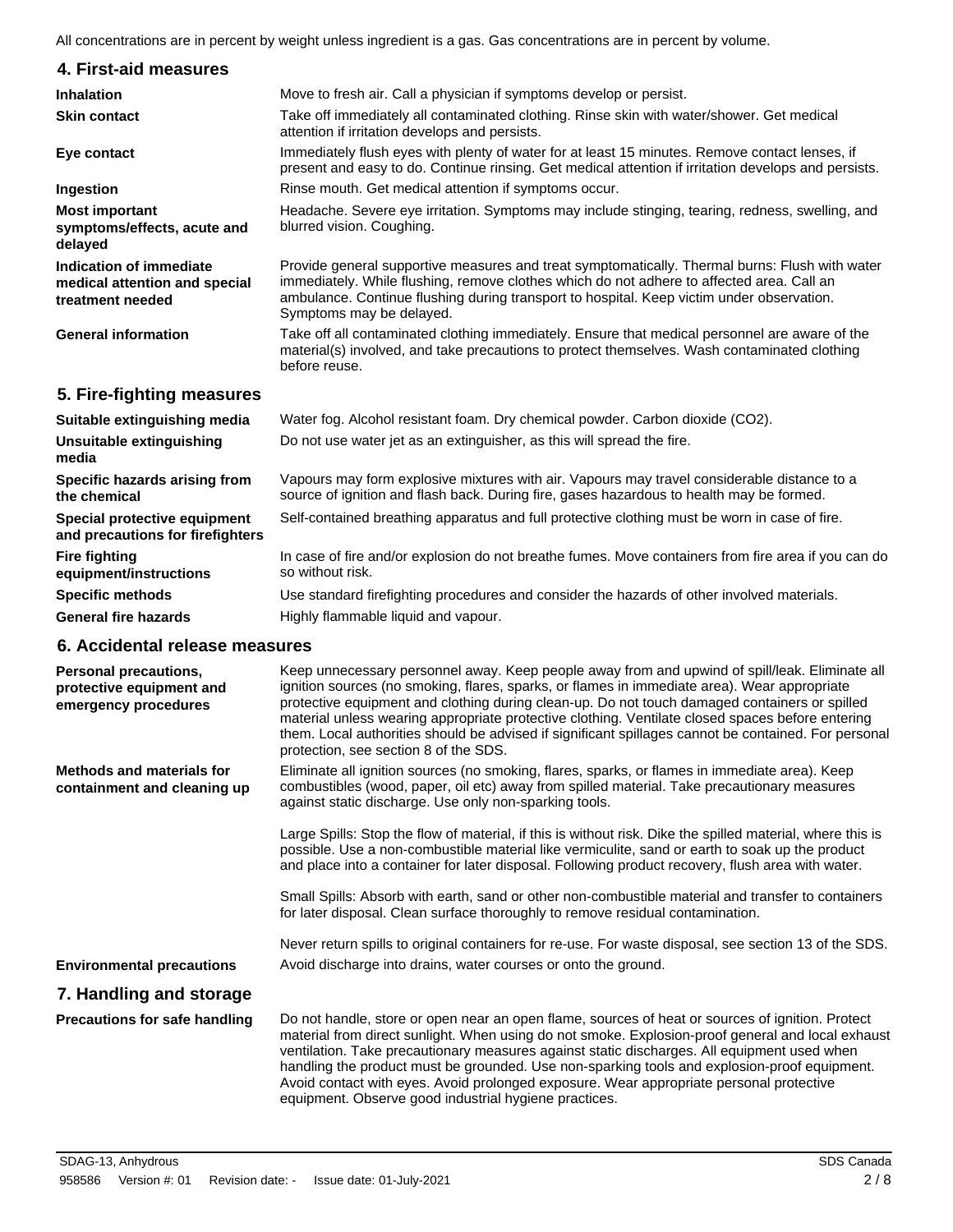Keep away from heat, sparks and open flame. Prevent electrostatic charge build-up by using common bonding and grounding techniques. Store in a cool, dry place out of direct sunlight. Store in tightly closed container. Store in a well-ventilated place. Keep in an area equipped with sprinklers. Store away from incompatible materials (see section 10 of the SDS).

## **8. Exposure controls/personal protection**

| <b>Occupational exposure limits</b><br><b>US. ACGIH Threshold Limit Values</b>                  |                                                                                                       |                                                                                                               |
|-------------------------------------------------------------------------------------------------|-------------------------------------------------------------------------------------------------------|---------------------------------------------------------------------------------------------------------------|
| <b>Components</b>                                                                               | <b>Type</b>                                                                                           | Value                                                                                                         |
| Ethanol (CAS 64-17-5)                                                                           | <b>STEL</b>                                                                                           | 1000 ppm                                                                                                      |
| Ethyl acetate (CAS<br>$141 - 78 - 6$                                                            | <b>TWA</b>                                                                                            | $400$ ppm                                                                                                     |
| <b>Components</b>                                                                               | Canada. Alberta OELs (Occupational Health & Safety Code, Schedule 1, Table 2)<br><b>Type</b>          | Value                                                                                                         |
| Ethanol (CAS 64-17-5)                                                                           | <b>TWA</b>                                                                                            | 1880 mg/m3                                                                                                    |
|                                                                                                 |                                                                                                       | 1000 ppm                                                                                                      |
| Ethyl acetate (CAS<br>$141 - 78 - 6$                                                            | TWA                                                                                                   | 1440 mg/m3                                                                                                    |
|                                                                                                 |                                                                                                       | 400 ppm                                                                                                       |
| Safety Regulation 296/97, as amended)                                                           |                                                                                                       | Canada. British Columbia OELs. (Occupational Exposure Limits for Chemical Substances, Occupational Health and |
| <b>Components</b>                                                                               | <b>Type</b>                                                                                           | Value                                                                                                         |
| Ethanol (CAS 64-17-5)                                                                           | <b>STEL</b>                                                                                           | 1000 ppm                                                                                                      |
| Ethyl acetate (CAS<br>$141 - 78 - 6$                                                            | <b>TWA</b>                                                                                            | $150$ ppm                                                                                                     |
|                                                                                                 |                                                                                                       |                                                                                                               |
|                                                                                                 |                                                                                                       |                                                                                                               |
| Canada. Manitoba OELs (Reg. 217/2006, The Workplace Safety And Health Act)<br><b>Components</b> | <b>Type</b>                                                                                           | Value                                                                                                         |
| Ethanol (CAS 64-17-5)                                                                           | <b>STEL</b>                                                                                           | 1000 ppm                                                                                                      |
| Ethyl acetate (CAS<br>$141 - 78 - 6$                                                            | <b>TWA</b>                                                                                            | $400$ ppm                                                                                                     |
| <b>Components</b>                                                                               | Canada. Ontario OELs. (Control of Exposure to Biological or Chemical Agents)<br><b>Type</b>           | Value                                                                                                         |
| Ethanol (CAS 64-17-5)                                                                           | <b>STEL</b>                                                                                           | 1000 ppm                                                                                                      |
| Ethyl acetate (CAS<br>$141 - 78 - 6$                                                            | <b>TWA</b>                                                                                            | 400 ppm                                                                                                       |
| <b>Components</b>                                                                               | <b>Type</b>                                                                                           | Canada. Quebec OELs. (Ministry of Labor - Regulation respecting occupational health and safety)<br>Value      |
| Ethanol (CAS 64-17-5)                                                                           | TWA                                                                                                   | 1880 mg/m3                                                                                                    |
|                                                                                                 |                                                                                                       | 1000 ppm                                                                                                      |
| Ethyl acetate (CAS<br>$141 - 78 - 6$                                                            | <b>TWA</b>                                                                                            | 1440 mg/m3                                                                                                    |
|                                                                                                 |                                                                                                       | 400 ppm                                                                                                       |
| <b>Components</b>                                                                               | Canada. Saskatchewan OELs (Occupational Health and Safety Regulations, 1996, Table 21)<br><b>Type</b> | Value                                                                                                         |
| Ethanol (CAS 64-17-5)                                                                           | 15 minute                                                                                             | 1250 ppm                                                                                                      |
|                                                                                                 | 8 hour                                                                                                | 1000 ppm                                                                                                      |
| Ethyl acetate (CAS<br>$141 - 78 - 6$                                                            | 15 minute                                                                                             | 500 ppm                                                                                                       |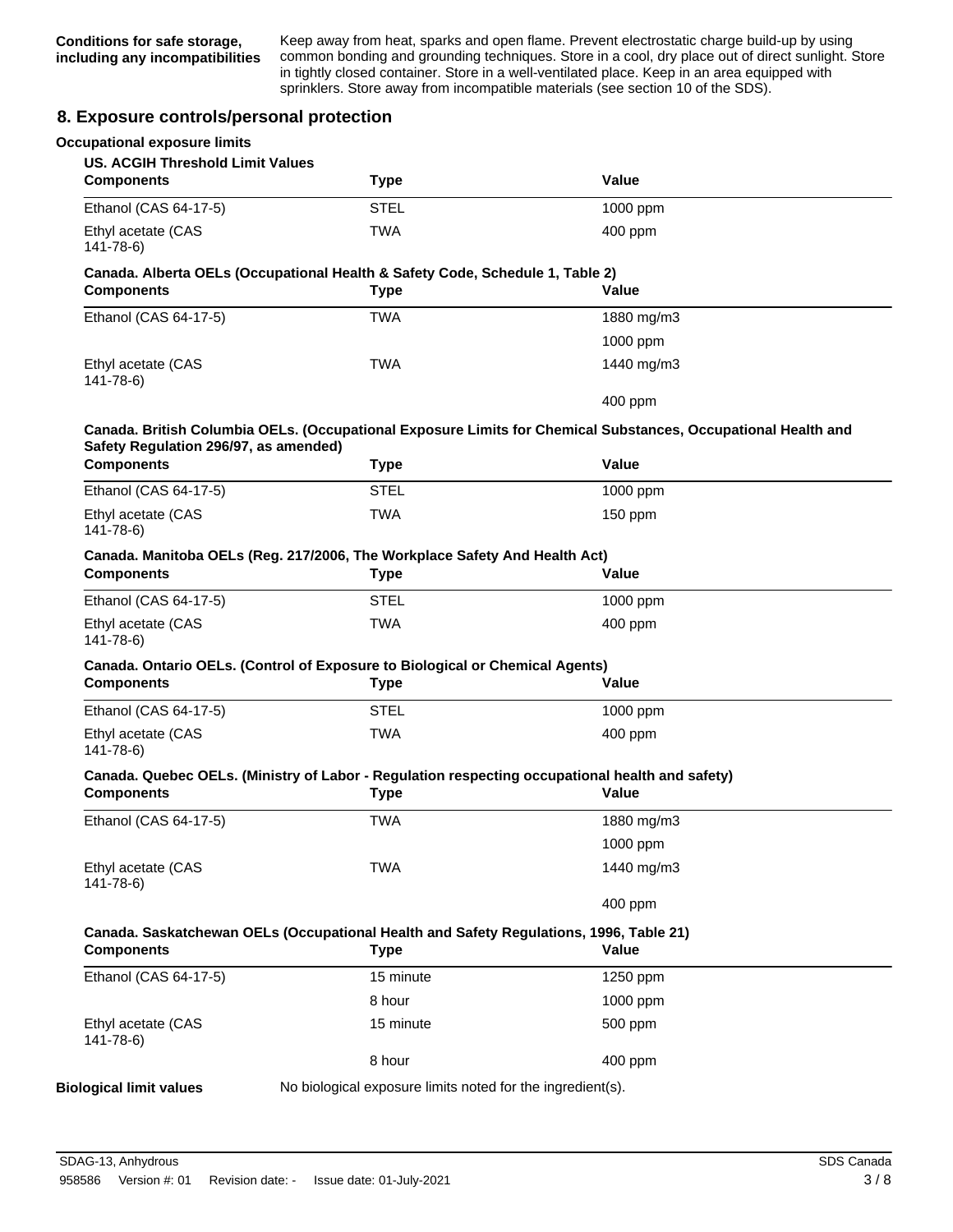| Appropriate engineering<br>controls      | Explosion-proof general and local exhaust ventilation. Good general ventilation should be used.<br>Ventilation rates should be matched to conditions. If applicable, use process enclosures, local<br>exhaust ventilation, or other engineering controls to maintain airborne levels below recommended<br>exposure limits. If exposure limits have not been established, maintain airborne levels to an<br>acceptable level. Provide eyewash station and safety shower. |
|------------------------------------------|-------------------------------------------------------------------------------------------------------------------------------------------------------------------------------------------------------------------------------------------------------------------------------------------------------------------------------------------------------------------------------------------------------------------------------------------------------------------------|
|                                          | Individual protection measures, such as personal protective equipment                                                                                                                                                                                                                                                                                                                                                                                                   |
| <b>Eye/face protection</b>               | Wear safety glasses with side shields (or goggles).                                                                                                                                                                                                                                                                                                                                                                                                                     |
| <b>Skin protection</b>                   |                                                                                                                                                                                                                                                                                                                                                                                                                                                                         |
| <b>Hand protection</b>                   | Wear appropriate chemical resistant gloves. Suitable gloves can be recommended by the glove<br>supplier. Be aware that the liquid may penetrate the gloves. Frequent change is advisable.                                                                                                                                                                                                                                                                               |
| <b>Other</b>                             | Wear appropriate chemical resistant clothing.                                                                                                                                                                                                                                                                                                                                                                                                                           |
| <b>Respiratory protection</b>            | If engineering controls do not maintain airborne concentrations below recommended exposure<br>limits (where applicable) or to an acceptable level (in countries where exposure limits have not<br>been established), an approved respirator must be worn.                                                                                                                                                                                                               |
| <b>Thermal hazards</b>                   | Wear appropriate thermal protective clothing, when necessary.                                                                                                                                                                                                                                                                                                                                                                                                           |
| <b>General hygiene</b><br>considerations | When using do not smoke. Always observe good personal hygiene measures, such as washing<br>after handling the material and before eating, drinking, and/or smoking. Routinely wash work<br>clothing and protective equipment to remove contaminants.                                                                                                                                                                                                                    |

# **9. Physical and chemical properties**

| Appearance                                        |                                                                          |
|---------------------------------------------------|--------------------------------------------------------------------------|
| <b>Physical state</b>                             | Liquid.                                                                  |
| <b>Form</b>                                       | Liquid.                                                                  |
| Colour                                            | Colourless.                                                              |
| Odour                                             | Ester odor.                                                              |
| <b>Odour threshold</b>                            | Not available.                                                           |
| рH                                                | Not applicable.                                                          |
| Melting point/freezing point                      | -100 °C (-148 °F) (Approximate)                                          |
| Initial boiling point and boiling<br>range        | 72 - 79 °C (161.6 - 174.2 °F) (Approximate)                              |
| <b>Flash point</b>                                | 12 °C (53.6 °F) Tag closed cup (ASTM D-56)                               |
| <b>Evaporation rate</b>                           | 1.8 (Butyl acetate = $1$ )                                               |
| Flammability (solid, gas)                         | Not applicable.                                                          |
| Vapour pressure                                   | Not available.                                                           |
| <b>Vapour density</b>                             | $1.6$ (Air=1)                                                            |
| <b>Relative density</b>                           | 0.794 (20 °C (68 °F))                                                    |
| Solubility(ies)                                   |                                                                          |
| Solubility (water)                                | Complete                                                                 |
| <b>Partition coefficient</b><br>(n-octanol/water) | 0.032 (Approximate)                                                      |
| <b>Auto-ignition temperature</b>                  | 422 °C (791.6 °F) (Approximate)                                          |
| <b>Decomposition temperature</b>                  | Not available.                                                           |
| <b>Viscosity</b>                                  | Not available.                                                           |
| <b>Other information</b>                          |                                                                          |
| <b>Dynamic viscosity</b>                          | 1.35 cP (20 $°C$ (68 °F))                                                |
| <b>Explosive properties</b>                       | Not explosive.                                                           |
| <b>Oxidising properties</b>                       | Not oxidising.                                                           |
| <b>Percent volatile</b>                           | 100                                                                      |
| 10. Stability and reactivity                      |                                                                          |
| <b>Reactivity</b>                                 | The product is stable and non-reactive under normal conditions of use, a |

| <b>Reactivity</b>                            | The product is stable and non-reactive under normal conditions of use, storage and transport. |
|----------------------------------------------|-----------------------------------------------------------------------------------------------|
| <b>Chemical stability</b>                    | Material is stable under normal conditions.                                                   |
| <b>Possibility of hazardous</b><br>reactions | No dangerous reaction known under conditions of normal use.                                   |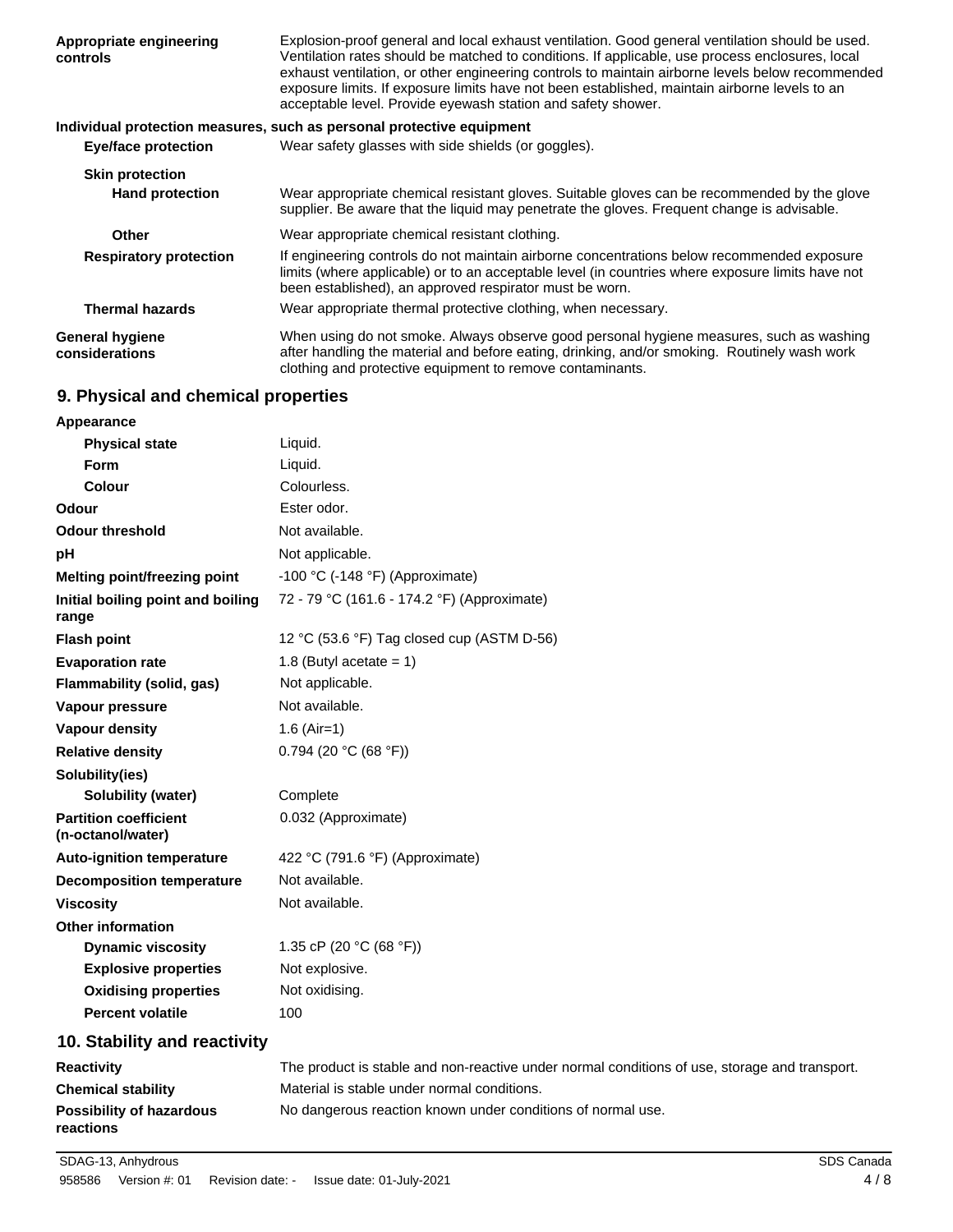| <b>Conditions to avoid</b>                 | Avoid heat, sparks, open flames and other ignition sources. Avoid temperatures exceeding the<br>flash point. Contact with incompatible materials. |
|--------------------------------------------|---------------------------------------------------------------------------------------------------------------------------------------------------|
| Incompatible materials                     | Strong oxidising agents.                                                                                                                          |
| <b>Hazardous decomposition</b><br>products | No hazardous decomposition products are known.                                                                                                    |

# **11. Toxicological information**

#### **Information on likely routes of exposure**

| <b>Inhalation</b>                                                                  | Prolonged inhalation may be harmful.                                                                                         |
|------------------------------------------------------------------------------------|------------------------------------------------------------------------------------------------------------------------------|
| <b>Skin contact</b>                                                                | Frequent or prolonged contact may defat and dry the skin, leading to discomfort and dermatitis.                              |
| Eye contact                                                                        | Causes serious eye irritation.                                                                                               |
| Ingestion                                                                          | Expected to be a low ingestion hazard.                                                                                       |
| Symptoms related to the<br>physical, chemical and<br>toxicological characteristics | Headache. Severe eye irritation. Symptoms may include stinging, tearing, redness, swelling, and<br>blurred vision. Coughing. |

## **Information on toxicological effects**

#### **Acute toxicity**

| <b>Components</b>                                   | <b>Species</b>                                                                                                      |         | <b>Test Results</b>                                           |
|-----------------------------------------------------|---------------------------------------------------------------------------------------------------------------------|---------|---------------------------------------------------------------|
| Ethanol (CAS 64-17-5)                               |                                                                                                                     |         |                                                               |
| Acute                                               |                                                                                                                     |         |                                                               |
| <b>Inhalation</b>                                   |                                                                                                                     |         |                                                               |
| Vapour                                              |                                                                                                                     |         |                                                               |
| <b>LC50</b>                                         | Rat                                                                                                                 |         | 117 - 125 mg/l, 4 Hours                                       |
| Oral                                                |                                                                                                                     |         |                                                               |
| LD50                                                | Rat                                                                                                                 |         | 10470 mg/kg                                                   |
| Ethyl acetate (CAS 141-78-6)                        |                                                                                                                     |         |                                                               |
| Acute                                               |                                                                                                                     |         |                                                               |
| Dermal                                              |                                                                                                                     |         |                                                               |
| LD50                                                | Rabbit                                                                                                              |         | > 18000 mg/kg                                                 |
| <b>Inhalation</b>                                   |                                                                                                                     |         |                                                               |
| Vapour                                              |                                                                                                                     |         |                                                               |
| <b>LC50</b>                                         | Rat                                                                                                                 |         | 58.6 mg/l, 4 hours                                            |
| Oral                                                |                                                                                                                     |         |                                                               |
| LD50                                                | Rat                                                                                                                 |         | 10170 mg/kg                                                   |
| <b>Skin corrosion/irritation</b>                    | Prolonged skin contact may cause temporary irritation.                                                              |         |                                                               |
| Serious eye damage/eye<br>irritation                | Causes serious eye irritation.                                                                                      |         |                                                               |
| Respiratory or skin sensitisation                   |                                                                                                                     |         |                                                               |
| Canada - Alberta OELs: Irritant                     |                                                                                                                     |         |                                                               |
| Ethyl acetate (CAS 141-78-6)                        | Irritant                                                                                                            |         |                                                               |
| <b>Respiratory sensitisation</b>                    | Not a respiratory sensitiser.                                                                                       |         |                                                               |
| <b>Skin sensitisation</b>                           | This product is not expected to cause skin sensitisation.                                                           |         |                                                               |
| Germ cell mutagenicity                              | No data available to indicate product or any components present at greater than 0.1% are<br>mutagenic or genotoxic. |         |                                                               |
| Carcinogenicity                                     |                                                                                                                     |         |                                                               |
| <b>ACGIH Carcinogens</b>                            |                                                                                                                     |         |                                                               |
| Ethanol (CAS 64-17-5)                               |                                                                                                                     | humans. | A3 Confirmed animal carcinogen with unknown relevance to      |
| Canada - Manitoba OELs: carcinogenicity             |                                                                                                                     |         |                                                               |
| Ethanol (CAS 64-17-5)                               |                                                                                                                     |         | Confirmed animal carcinogen with unknown relevance to humans. |
| <b>Reproductive toxicity</b>                        | Possible reproductive hazard.                                                                                       |         |                                                               |
| Specific target organ toxicity -<br>single exposure | Not classified.                                                                                                     |         |                                                               |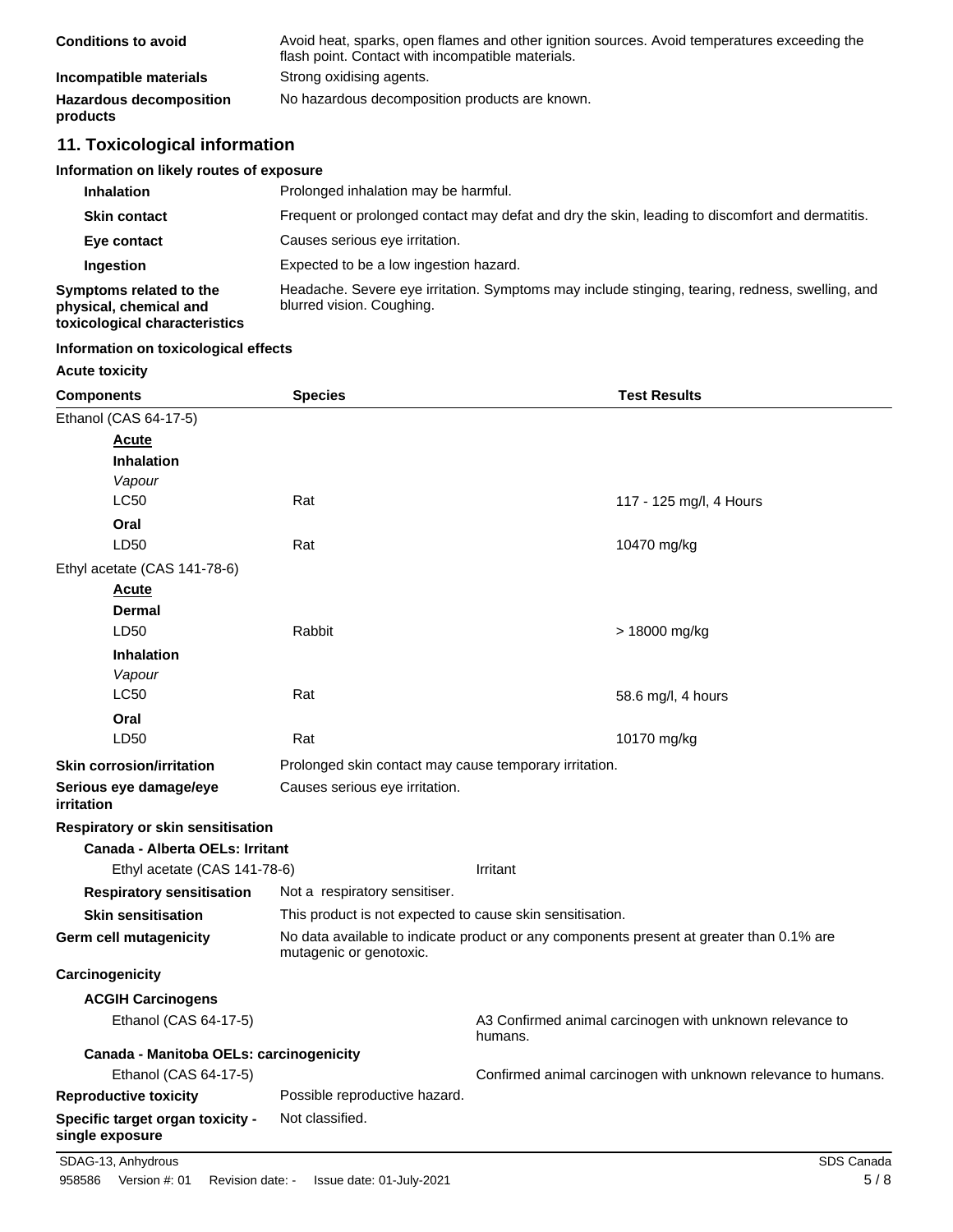| Specific target organ toxicity -<br>repeated exposure | Not classified.                      |
|-------------------------------------------------------|--------------------------------------|
| <b>Aspiration hazard</b>                              | Not an aspiration hazard.            |
| <b>Chronic effects</b>                                | Prolonged inhalation may be harmful. |

# **12. Ecological information**

**Ecotoxicity**

The product is not classified as environmentally hazardous. However, this does not exclude the possibility that large or frequent spills can have a harmful or damaging effect on the environment.

| <b>Components</b>                                 |                                                                                                                                                                                                                  | <b>Species</b>                                                                                                                                                                                                         | <b>Test Results</b>  |  |
|---------------------------------------------------|------------------------------------------------------------------------------------------------------------------------------------------------------------------------------------------------------------------|------------------------------------------------------------------------------------------------------------------------------------------------------------------------------------------------------------------------|----------------------|--|
| Ethanol (CAS 64-17-5)                             |                                                                                                                                                                                                                  |                                                                                                                                                                                                                        |                      |  |
| <b>Aquatic</b>                                    |                                                                                                                                                                                                                  |                                                                                                                                                                                                                        |                      |  |
| Acute                                             |                                                                                                                                                                                                                  |                                                                                                                                                                                                                        |                      |  |
| Algae                                             | <b>EC10</b>                                                                                                                                                                                                      | Freshwater algae                                                                                                                                                                                                       | 11.5 mg/l, 72 hours  |  |
|                                                   | <b>EC50</b>                                                                                                                                                                                                      | Freshwater algae                                                                                                                                                                                                       | 275 mg/l, 72 hours   |  |
|                                                   |                                                                                                                                                                                                                  | Marine water algae                                                                                                                                                                                                     | 1900 mg/l            |  |
| Fish                                              | <b>LC50</b>                                                                                                                                                                                                      | Freshwater fish                                                                                                                                                                                                        | 11200 mg/l, 24 hours |  |
| Invertebrate                                      | <b>EC50</b>                                                                                                                                                                                                      | Freshwater invertebrate                                                                                                                                                                                                | 5012 mg/l, 48 hours  |  |
|                                                   |                                                                                                                                                                                                                  | Marine water invertebrate                                                                                                                                                                                              | 857 mg/l, 48 hours   |  |
| Other                                             | <b>EC50</b>                                                                                                                                                                                                      | Lemna minor                                                                                                                                                                                                            | 4432 mg/l, 7 days    |  |
| Chronic                                           |                                                                                                                                                                                                                  |                                                                                                                                                                                                                        |                      |  |
| Algae                                             | <b>NOEC</b>                                                                                                                                                                                                      | Marine water algae                                                                                                                                                                                                     | 1580 mg/l            |  |
| Fish                                              | <b>NOEC</b>                                                                                                                                                                                                      | Freshwater fish                                                                                                                                                                                                        | 250 mg/l             |  |
| Invertebrate                                      | <b>NOEC</b>                                                                                                                                                                                                      | Freshwater invertebrate                                                                                                                                                                                                | 9.6 mg/l, 10 days    |  |
|                                                   |                                                                                                                                                                                                                  | Marine water invertebrate                                                                                                                                                                                              | 79 mg/l, 96 hours    |  |
| Other                                             | <b>NOEC</b>                                                                                                                                                                                                      | Lemna minor                                                                                                                                                                                                            | 280 mg/l, 7 days     |  |
| <b>Other</b>                                      |                                                                                                                                                                                                                  |                                                                                                                                                                                                                        |                      |  |
| Acute                                             |                                                                                                                                                                                                                  |                                                                                                                                                                                                                        |                      |  |
| Micro-organisms                                   | LC50                                                                                                                                                                                                             | Micro-organisms                                                                                                                                                                                                        | 5800 mg/l, 4 hours   |  |
| <b>Terrestrial</b>                                |                                                                                                                                                                                                                  |                                                                                                                                                                                                                        |                      |  |
| Acute                                             |                                                                                                                                                                                                                  |                                                                                                                                                                                                                        |                      |  |
| Plant                                             | <b>EC50</b>                                                                                                                                                                                                      | <b>Terrestrial plant</b>                                                                                                                                                                                               | 633 mg/kg dw         |  |
| Persistence and degradability                     |                                                                                                                                                                                                                  | Expected to be readily biodegradable.                                                                                                                                                                                  |                      |  |
| <b>Bioaccumulative potential</b>                  |                                                                                                                                                                                                                  |                                                                                                                                                                                                                        |                      |  |
| Partition coefficient n-octanol / water (log Kow) |                                                                                                                                                                                                                  |                                                                                                                                                                                                                        |                      |  |
| SDAG-13, Anhydrous<br><b>Mobility in soil</b>     |                                                                                                                                                                                                                  | 0.032, (Approximate)                                                                                                                                                                                                   |                      |  |
| Other adverse effects                             |                                                                                                                                                                                                                  | Expected to be highly mobile in soil.                                                                                                                                                                                  |                      |  |
|                                                   | potential.                                                                                                                                                                                                       | The product contains volatile organic compounds which have a photochemical ozone creation                                                                                                                              |                      |  |
| 13. Disposal considerations                       |                                                                                                                                                                                                                  |                                                                                                                                                                                                                        |                      |  |
| <b>Disposal instructions</b>                      |                                                                                                                                                                                                                  |                                                                                                                                                                                                                        |                      |  |
|                                                   |                                                                                                                                                                                                                  | Collect and reclaim or dispose in sealed containers at licensed waste disposal site. Dispose of<br>contents/container in accordance with local/regional/national/international regulations.                            |                      |  |
| <b>Local disposal regulations</b>                 |                                                                                                                                                                                                                  | Dispose in accordance with all applicable regulations.                                                                                                                                                                 |                      |  |
| Hazardous waste code                              |                                                                                                                                                                                                                  | The waste code should be assigned in discussion between the user, the producer and the waste<br>disposal company.                                                                                                      |                      |  |
| Waste from residues / unused<br>products          |                                                                                                                                                                                                                  | Dispose of in accordance with local regulations. Empty containers or liners may retain some<br>product residues. This material and its container must be disposed of in a safe manner (see:<br>Disposal instructions). |                      |  |
| <b>Contaminated packaging</b>                     | Since emptied containers may retain product residue, follow label warnings even after container is<br>emptied. Empty containers should be taken to an approved waste handling site for recycling or<br>disposal. |                                                                                                                                                                                                                        |                      |  |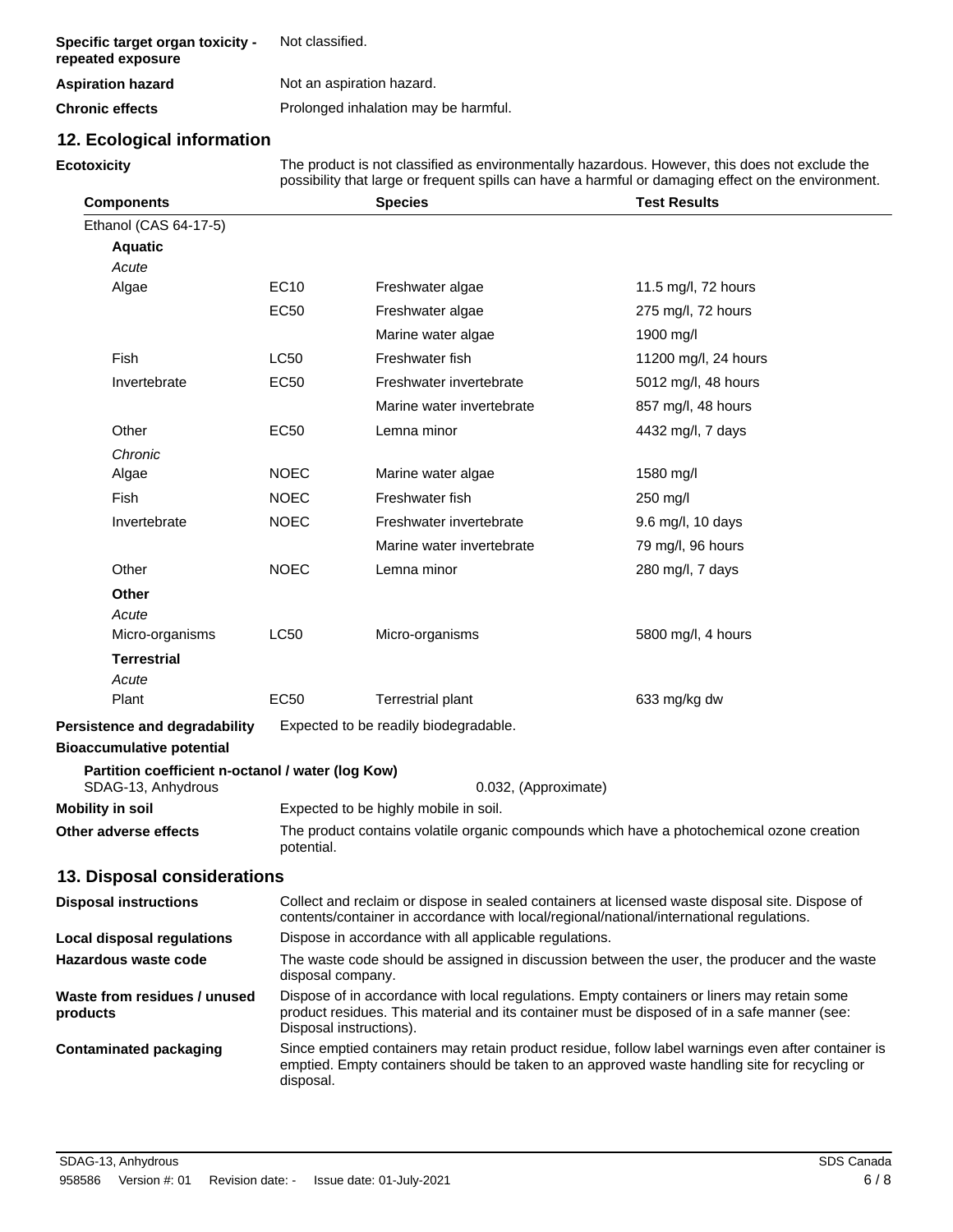# **14. Transport information**

**TDG**

| <b>UN1987</b><br>UN number<br>ALCOHOLS, N.O.S. (Ethanol)<br>UN proper shipping name<br><b>Transport hazard class(es)</b><br><b>Class</b><br>3<br><b>Subsidiary risk</b><br>$\mathbf{I}$<br><b>Packing group</b><br><b>Environmental hazards</b><br>No.<br>Special precautions for user Read safety instructions, SDS and emergency procedures before handling.<br><b>IATA</b><br><b>UN1987</b><br><b>UN number</b><br>UN proper shipping name<br>Alcohols, n.o.s. (Ethanol; Ethyl acetate)<br><b>Transport hazard class(es)</b><br><b>Class</b><br>3<br><b>Subsidiary risk</b><br>$\mathbf{I}$<br><b>Packing group</b><br><b>Environmental hazards</b><br>No.<br>3L<br><b>ERG Code</b><br>Special precautions for user Read safety instructions, SDS and emergency procedures before handling.<br><b>IMDG</b><br><b>UN1987</b><br><b>UN number</b> |  |
|----------------------------------------------------------------------------------------------------------------------------------------------------------------------------------------------------------------------------------------------------------------------------------------------------------------------------------------------------------------------------------------------------------------------------------------------------------------------------------------------------------------------------------------------------------------------------------------------------------------------------------------------------------------------------------------------------------------------------------------------------------------------------------------------------------------------------------------------------|--|
|                                                                                                                                                                                                                                                                                                                                                                                                                                                                                                                                                                                                                                                                                                                                                                                                                                                    |  |
|                                                                                                                                                                                                                                                                                                                                                                                                                                                                                                                                                                                                                                                                                                                                                                                                                                                    |  |
|                                                                                                                                                                                                                                                                                                                                                                                                                                                                                                                                                                                                                                                                                                                                                                                                                                                    |  |
|                                                                                                                                                                                                                                                                                                                                                                                                                                                                                                                                                                                                                                                                                                                                                                                                                                                    |  |
|                                                                                                                                                                                                                                                                                                                                                                                                                                                                                                                                                                                                                                                                                                                                                                                                                                                    |  |
|                                                                                                                                                                                                                                                                                                                                                                                                                                                                                                                                                                                                                                                                                                                                                                                                                                                    |  |
|                                                                                                                                                                                                                                                                                                                                                                                                                                                                                                                                                                                                                                                                                                                                                                                                                                                    |  |
|                                                                                                                                                                                                                                                                                                                                                                                                                                                                                                                                                                                                                                                                                                                                                                                                                                                    |  |
|                                                                                                                                                                                                                                                                                                                                                                                                                                                                                                                                                                                                                                                                                                                                                                                                                                                    |  |
|                                                                                                                                                                                                                                                                                                                                                                                                                                                                                                                                                                                                                                                                                                                                                                                                                                                    |  |
|                                                                                                                                                                                                                                                                                                                                                                                                                                                                                                                                                                                                                                                                                                                                                                                                                                                    |  |
|                                                                                                                                                                                                                                                                                                                                                                                                                                                                                                                                                                                                                                                                                                                                                                                                                                                    |  |
|                                                                                                                                                                                                                                                                                                                                                                                                                                                                                                                                                                                                                                                                                                                                                                                                                                                    |  |
|                                                                                                                                                                                                                                                                                                                                                                                                                                                                                                                                                                                                                                                                                                                                                                                                                                                    |  |
|                                                                                                                                                                                                                                                                                                                                                                                                                                                                                                                                                                                                                                                                                                                                                                                                                                                    |  |
|                                                                                                                                                                                                                                                                                                                                                                                                                                                                                                                                                                                                                                                                                                                                                                                                                                                    |  |
|                                                                                                                                                                                                                                                                                                                                                                                                                                                                                                                                                                                                                                                                                                                                                                                                                                                    |  |
|                                                                                                                                                                                                                                                                                                                                                                                                                                                                                                                                                                                                                                                                                                                                                                                                                                                    |  |
|                                                                                                                                                                                                                                                                                                                                                                                                                                                                                                                                                                                                                                                                                                                                                                                                                                                    |  |
|                                                                                                                                                                                                                                                                                                                                                                                                                                                                                                                                                                                                                                                                                                                                                                                                                                                    |  |
| ALCOHOLS, N.O.S. (Ethanol; Ethyl acetate)<br>UN proper shipping name                                                                                                                                                                                                                                                                                                                                                                                                                                                                                                                                                                                                                                                                                                                                                                               |  |
| <b>Transport hazard class(es)</b>                                                                                                                                                                                                                                                                                                                                                                                                                                                                                                                                                                                                                                                                                                                                                                                                                  |  |
| 3<br><b>Class</b>                                                                                                                                                                                                                                                                                                                                                                                                                                                                                                                                                                                                                                                                                                                                                                                                                                  |  |
| <b>Subsidiary risk</b>                                                                                                                                                                                                                                                                                                                                                                                                                                                                                                                                                                                                                                                                                                                                                                                                                             |  |
| $\mathbf{H}$<br><b>Packing group</b>                                                                                                                                                                                                                                                                                                                                                                                                                                                                                                                                                                                                                                                                                                                                                                                                               |  |
| <b>Environmental hazards</b>                                                                                                                                                                                                                                                                                                                                                                                                                                                                                                                                                                                                                                                                                                                                                                                                                       |  |
| No.<br><b>Marine pollutant</b>                                                                                                                                                                                                                                                                                                                                                                                                                                                                                                                                                                                                                                                                                                                                                                                                                     |  |
| $F-E$ , $S-D$<br>EmS                                                                                                                                                                                                                                                                                                                                                                                                                                                                                                                                                                                                                                                                                                                                                                                                                               |  |
| Special precautions for user Read safety instructions, SDS and emergency procedures before handling.                                                                                                                                                                                                                                                                                                                                                                                                                                                                                                                                                                                                                                                                                                                                               |  |
| Transport in bulk according to<br>Not applicable.                                                                                                                                                                                                                                                                                                                                                                                                                                                                                                                                                                                                                                                                                                                                                                                                  |  |
| Annex II of MARPOL 73/78 and<br>the IBC Code                                                                                                                                                                                                                                                                                                                                                                                                                                                                                                                                                                                                                                                                                                                                                                                                       |  |
| 15. Regulatory information                                                                                                                                                                                                                                                                                                                                                                                                                                                                                                                                                                                                                                                                                                                                                                                                                         |  |
| This product has been classified in accordance with the hazard criteria of the HPR and the SDS<br><b>Canadian regulations</b><br>contains all the information required by the HPR.                                                                                                                                                                                                                                                                                                                                                                                                                                                                                                                                                                                                                                                                 |  |

# **Controlled Drugs and Substances Act**

Not regulated. **Export Control List (CEPA 1999, Schedule 3)** Not listed. **Greenhouse Gases** Not listed. **Precursor Control Regulations** Not regulated. **International regulations Stockholm Convention** Not applicable. **Rotterdam Convention** Not applicable. **Kyoto Protocol** Not applicable. **Montreal Protocol** Not applicable. **Basel Convention** Not applicable.